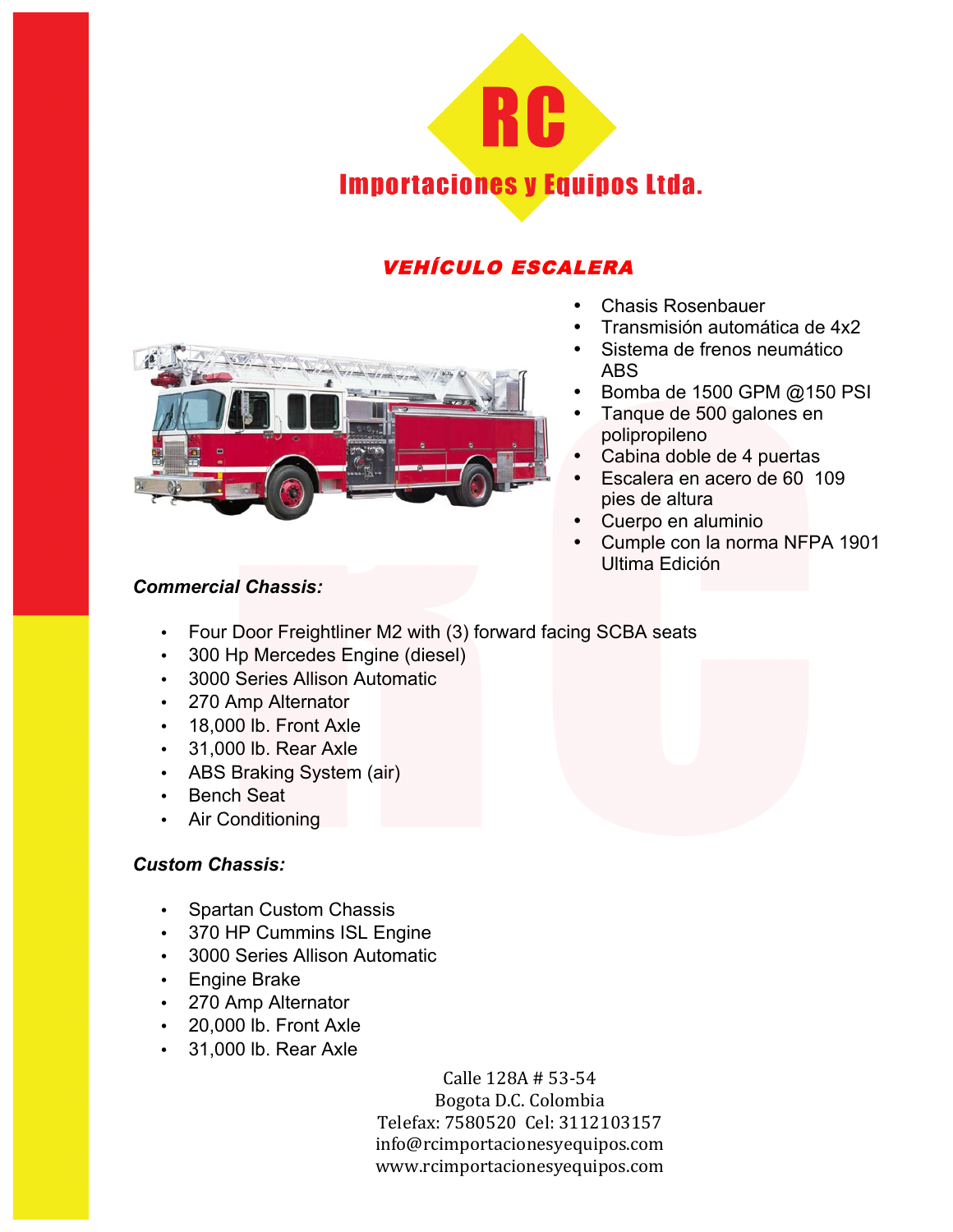

- Air Conditioning
- SCBA Outboard Rear Seats
- Front Overhead Heater
- 24" Front Bumper Extension

#### *Body:*

- Aluminum Body
- 1500 GPM single stage pump (Waterous, Darley, or Hale)
- Stainless Steel Plumbing
- (1) 6" inlet each side
- (2) Driver side 2-1/2" outlets
- (1) Passenger side 2-1/2" outlet
- (1) Passenger side LDH outlet
- (2) Crosslays
- Rear aerial inlet/pump discharge
- 500 gallon poly booster tank
- Side controls
- Black thermoplastic coated pump panel
- Full depth side compartment
- Side stack hosebed right side
- Hinge doors
- Weldon NFPA light package
- 4" reflective stripe (white)
- 75' aerial ladder (three sections): Rear mounted out & down outrigger, Aerial control console on left side of turntable, Waterway with air operated butterfly valve, Two station intercom

## *Options:*

- (1) 2-1/2" gated suction passenger side
- Crosslay cover
- Hosebed cover
- Hosebed divider
- Roll-up doors

Calle 128A # 53-54 Bogota D.C. Colombia Telefax: 7580520 Cel: 3112103157 info@rcimportacionesyequipos.com !!!!!!www.rcimportacionesyequipos.com